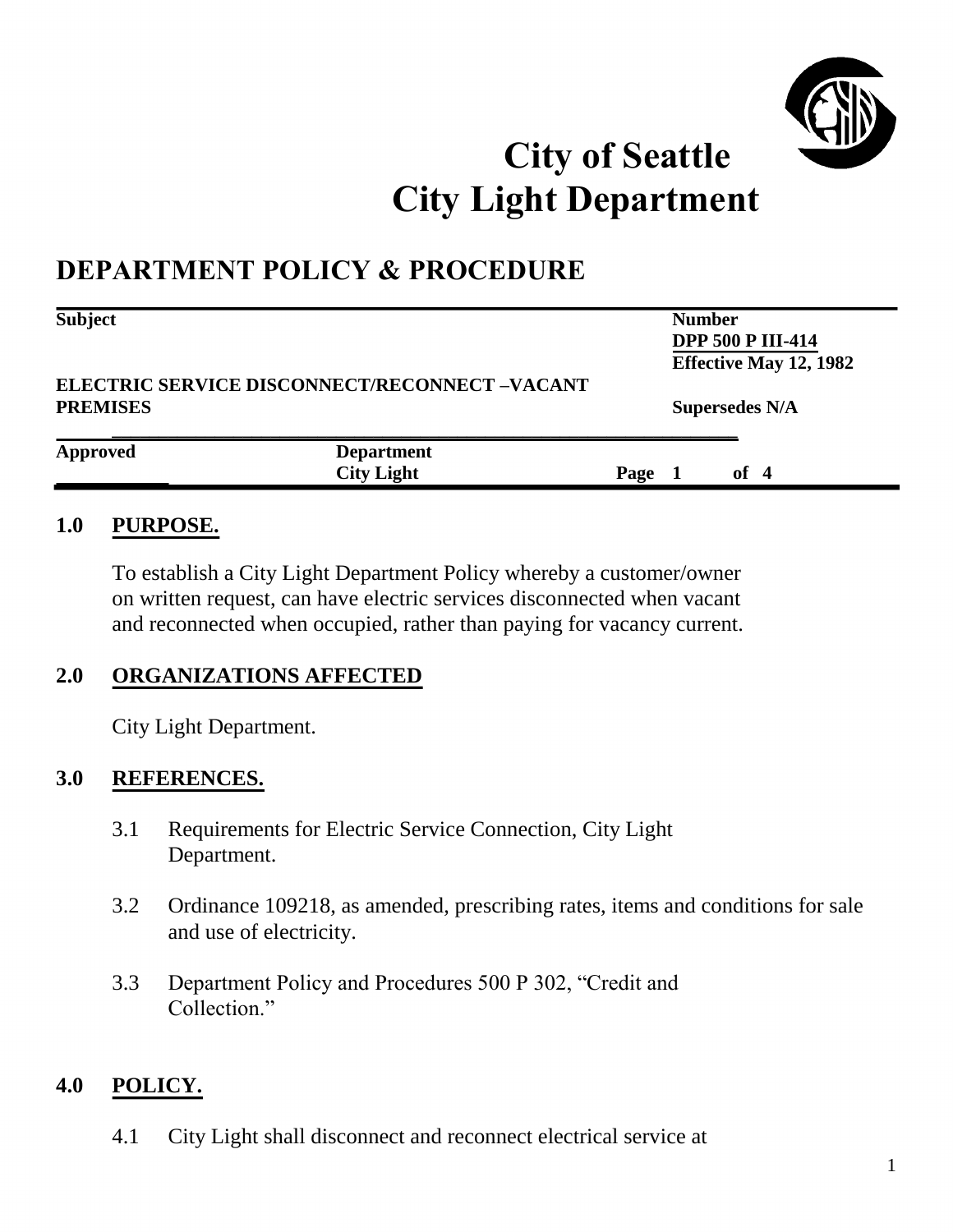a customer/owner's written request when the customer/owner's premises are vacant.

- 4.2 After City Light has performed a service disconnect and reconnect performed at the customer/owner's request, a total charge of \$40.00 shall be levied.
- 4.3 City Light shall determine the costs of disconnecting and reconnecting electrical service in the second quarter of each year and revise the charge as required.

#### **5.0 DEFINITIONS.**

- 5.1 Customer/owner. Any person, firm, corporation or other legal entity that uses, has used, or has contracted for electric service from City Light and who is a property owner.
- 5.2 Premises. All the real property at a single geographic location used by a customer.
- 5.3 C-bill. A bill issued by City Light to a person, firm, corporation or legal entity for a variety of materials or services.

#### **6.0 RESPONSIBILITY.**

- 6.1 Customer Assistance Section, Customer Service Division, shall be responsible for:
	- 6.1.1 Processing all openings and closings of customer accounts where a service disconnect/reconnect has been requested in writing by the customer/owner.
	- 6.1.2 Preparing and forwarding service requests, Forms 94-L, to initiate service disconnection and reconnection.
	- 6.1.3 Preparing monthly billing requests, Forms 174-L, showing premises where service has been reconnected; billing customers for disconnect/reconnect service.
	- 6.1.4 Maintaining appropriate hold files and tracking forms for identification and monitoring purposes.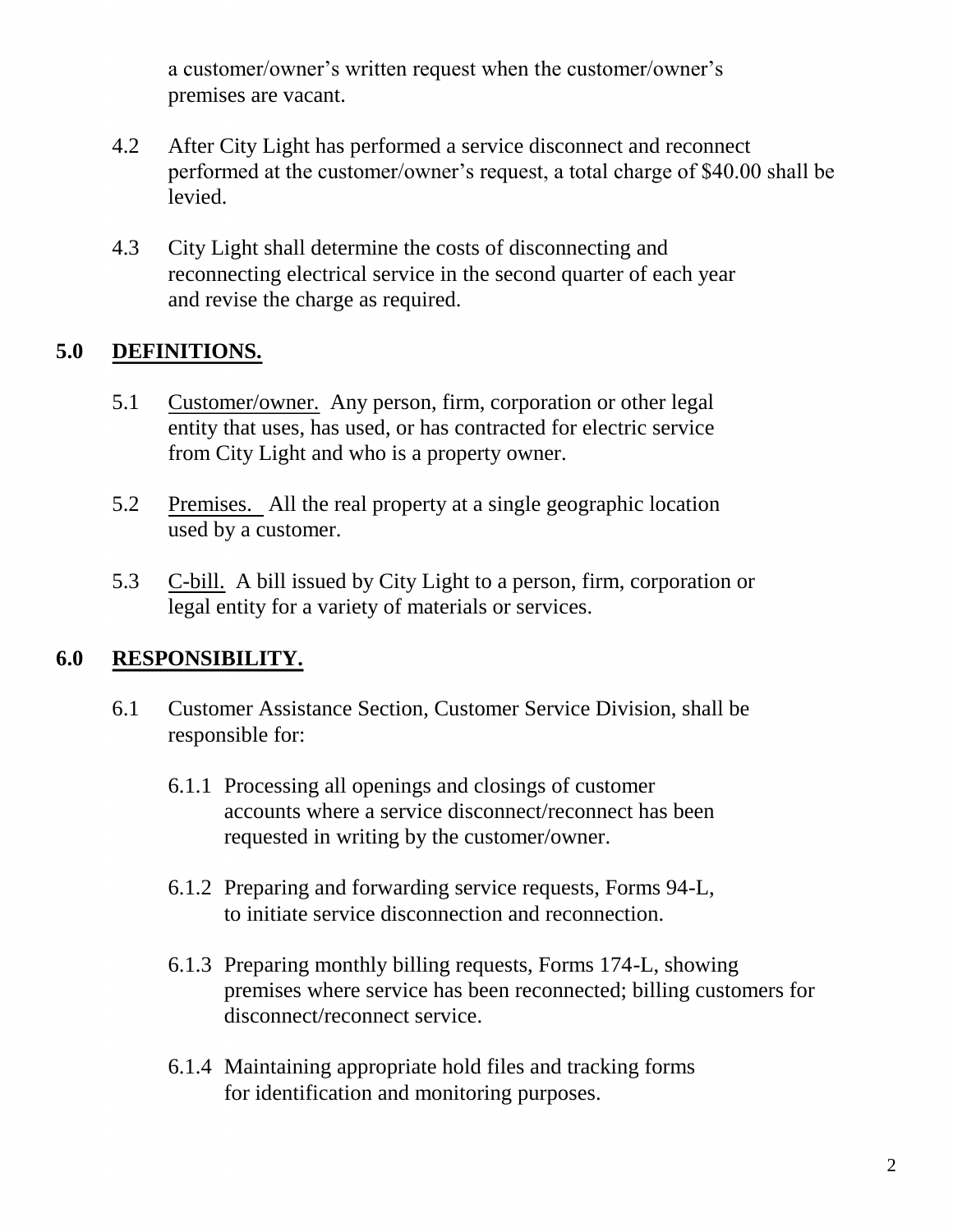- 6.1.5 Reviewing the policy in January of each year and revising as required.
- 6.2 Credit Section, Customer Service Division, shall be responsible for:
	- 6.2.1 Making arrangements to have meters shorted and reconnected.
	- 6.2.2 Shorting meters.
	- 6.2.3 Forwarding of completed service requests, Forms 94-L, to Customer Assistance Section.
	- 6.2.4 Taking collection action after 60 days on unpaid delinquent C-Bills for service disconnects/reconnects.
- 6.3 Cost Accounting Section, Finance Division, shall be responsible for preparing C-Bills for service disconnects/reconnects and forwarding appropriate copies to Customer Service Assistance and Sundry Sales.
- 6.4 Sundry Sales Section, Finance Division, shall be responsible for:
	- 6.4.1 Sending customer C-Bills for service disconnects/ reconnects.
	- 6.4.2 Retaining copies and maintaining records of customer C-Bills for service disconnects/reconnects.
	- 6.4.3 Forwarding delinquent C-Bills to Credit Section for Collection.
- 6.5 Rates and Consumer Research Section, Finance Division, shall be responsible for determining the cost of the disconnect/reconnect service in the second quarter of each year and revise the charge as required.
- 6.6 Operations Division (Meter, Communication and Relay) shall be responsible for performing disconnects/reconnects in the field within the time frame allowed for regular service orders.